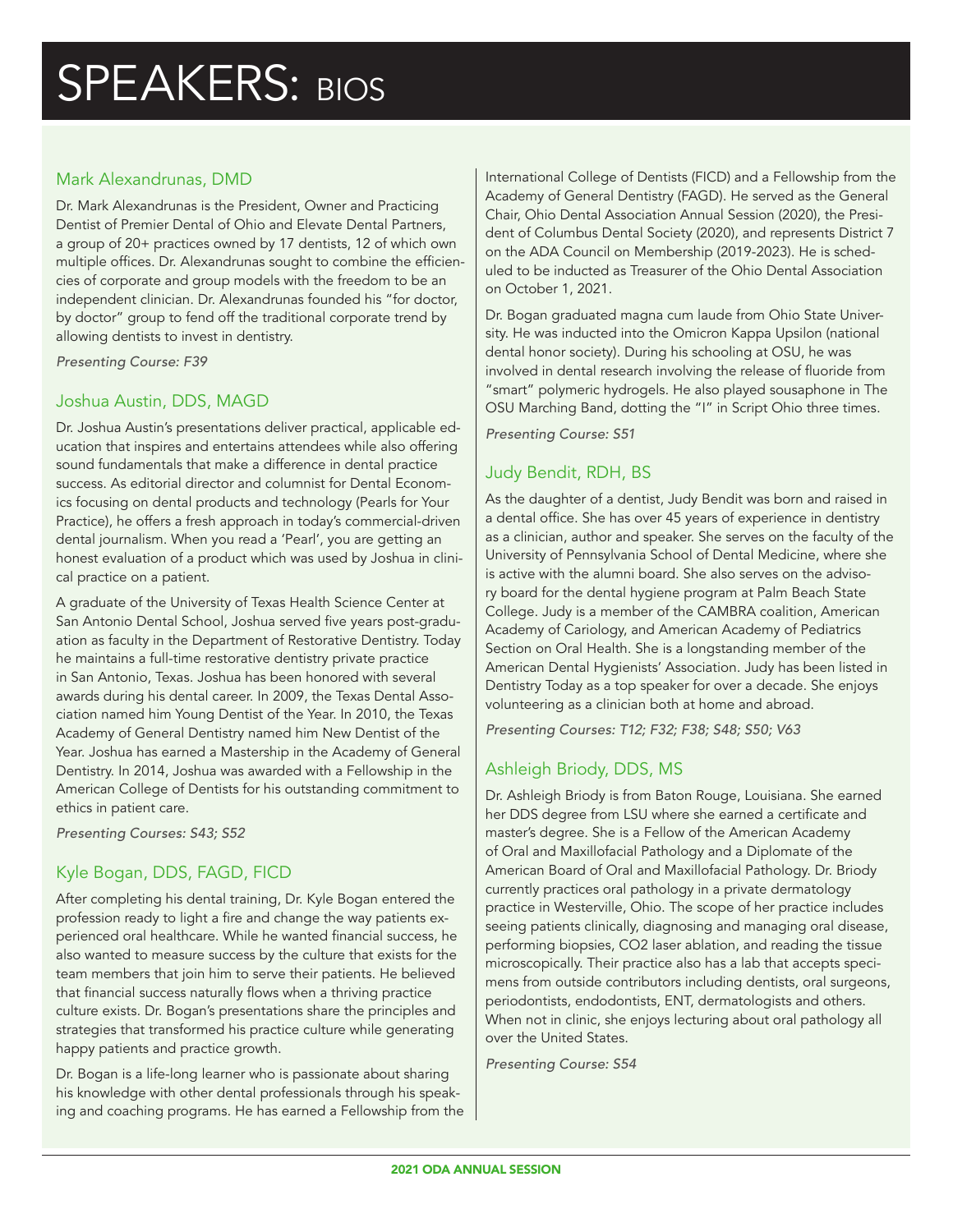# Hayley Buckner, RDH, BS

Hayley Buckner, RDH, BS, is the Professional Relations Manager and Preventive Care Consultant Supervisor for Elevate Oral Care. Hayley enjoys combining her Dental Hygiene background and experience to bring offices and Key Opinion Leaders up to date information on SDF, prevention, patient centered communication, and caries risk assessment protocols. Through a webinar platform, Hayley has educated over 1,500 dental offices on the benefits and protocols of Advantage Arrest Silver Diamine Fluoride 38%.

*Presenting Courses: F32; F38; S48; S52*

# Central Ohio CPR

Family owned and operated since 2006, Central Ohio CPR has grown into the area's largest training provider. Based out of Columbus Ohio, they believe there is more to a class than a lecture and passing a test. Instructors use their real-world experience and hands-on lesson plans to train students for the real world. Class instructors include nurses, firefighters/paramedics and social workers with many years of experience in their fields as well as a passion for teaching.

*Presenting Courses: S40 and S46*

# Patrick Coon, CDT, TE

Pat Coon has over 36 years of experience in the dental field. He completed the U.S. Air Force's dental laboratory training course at Shepherd Air Force Base (AFB) in Wichita Falls, TX in 1988. He has worked in all areas and capacities in the dental laboratory. His last assignment before retirement was as manager of the Air Force's second largest base dental laboratory, managing 14 technicians. After retirement from the Air Force, Pat continued working for the federal government as the senior technician and trainer at Keesler AFB, training new technicians arriving from technical training school as well as dentists in the Advanced Education in General Dentistry I (AEGD I) residency program. He received his A.A.S. Degree in Dental Laboratory Technology from the Community College of the Air Force in 2000 and his CDT certifications in 2004 (Crown and Bridge) and in 2006 (Orthodontics). Pat left federal service in June 2013 to join Ivoclar Vivadent, Inc. as a Field Technical Consultant and International Center for Dental Education instructor. His duties include assisting customers with technical issues, conducting courses, and performing in-depth product testing in support of research & development of materials, equipment, and processes for Ivoclar Vivadent, Inc.

*Presenting Courses: S45; S53* 

### Gary M. DeWood, DDS, MS

A native of Toledo, Ohio, Dr. DeWood earned a B.S. in Education from Bowling Green State University, Bowling Green, Ohio and a

DDS from Case Western Reserve University in Cleveland. Immediately following dental school, he completed a General Practice Residency at Miami Valley Hospital in Dayton, Ohio. In 1995 he completed the University of Florida Facial Pain Center mini-residency and in 2004 earned the M. S. in Biomedical Sciences degree at The University of Toledo College of Medicine.

Dr. DeWood holds or has held appointments as: Assistant Professor at The University of Toledo College of Medicine; Associate Professor at The University of Tennessee College of Dentistry; Clinical Director at The Pankey Institute; Director of Marketing and Publications at The Pankey Institute; President of The Seattle Institute; Adjunct Clinical Professor at Arizona School of Oral and Dental Health; Executive VP for Curriculum and Clinical Education at Spear Education; Executive VP Spear Practice Solutions. Dr. DeWood is a member of the ADA, the Arizona Dental Association, the Central Arizona Dental Society, the American Equilibration Society, the American Academy of Fixed Prosthodontics, the American Academy of Esthetic Dentistry, and the American Academy of Cosmetic Dentistry.

*Presenting Course: V68*

# Anita Gohel, BDS, PhD

Dr. Anita Gohel is a clinical professor and program director of Oral and Maxillofacial Radiology at University of Florida, College of Dentistry. She is a board-certified diplomate of the American Board of Oral & Maxillofacial Radiology. Dr. Gohel received her BDS from Calcutta University in India, a PhD in Oral Biology and a certificate in Oral and Maxillofacial Radiology from the University of Connecticut. She is a Fellow of the International College of Dentists. She has given many presentations and continuing education courses at national and international meetings and has authored several articles and abstracts in national and international journals.

Dr. Gohel has served in various leadership roles in American Academy of Oral & Maxillofacial Radiology. She has served as a director and president of the American Board of Oral & Maxillofacial Radiology. She is a commissioner for the ADA National Commission on Recognition of Dental Specialties and Certifying Boards and a member of the CODA Review Committee on Oral and Maxillofacial Radiology Education.

*Presenting Course: V66*

# Nelson Heise, MA, MS, PC-S, LICDC-LS

Mr. Heise joined the Ohio Physicians Health Program in 2014 as OPHP's Senior Case Manager. His duties include facilitation and oversight of activities involved in participant monitoring and compliance. He is responsible for processing all intake calls and coordinating appropriate assessment, treatment, or community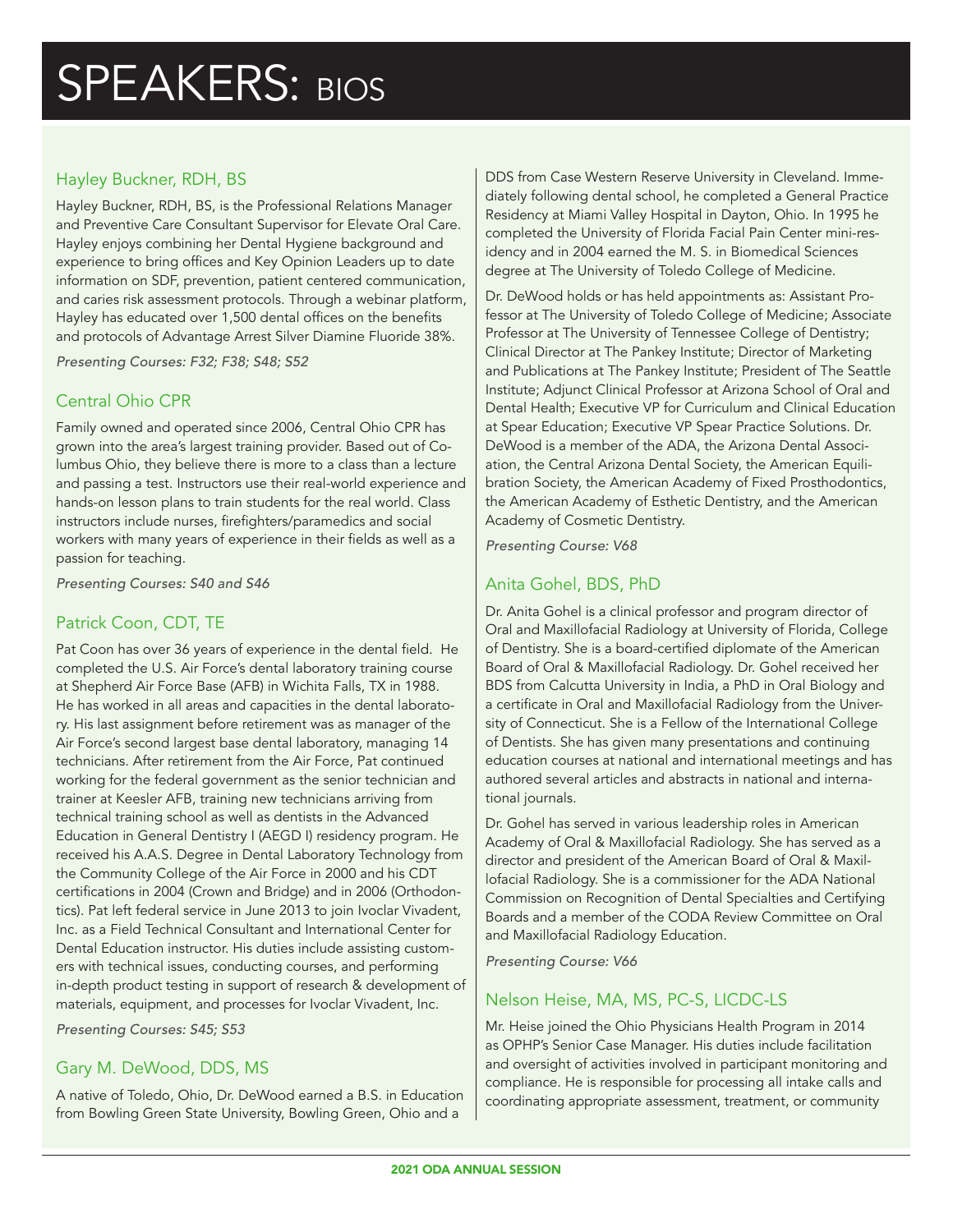referrals. He supervises all daily clinical activities as well as the monitoring and advocacy program services. He has significant knowledge of addiction and the 12-step recovery program. Mr. Heise received his Bachelor of Science Degree in Communications from Ohio University. He is a graduate of the Hazelden Graduate School where he received his Master's Degree in Addictions Counseling. He also has a Master of Science Degree in Mental Health Counseling from Capella University. Mr. Heise is a licensed Independent Chemical Dependency Counselor as well as a licensed Professional Clinical Counselor.

*Presenting Course: V60*

# Tija Hunter, CDA, EFDA, CDIA, MADAA

Ms. Hunter was named one of the Top 25 Women in Dentistry by Dental Products Report Magazine; 2015. She is a member of the American Dental Assistants Association (ADAA) where she holds the honor of Master, and is an officer. She is also an officer with the Illinois Dental Assistants Association. She is founder of the Dental Assistants Study Club of St. Louis and St. Louis Dental Office Mangers Study Club. She is the director of the Dental Careers Institute with five locations in the United States. Tija is also the author of six CE study courses. She is an international speaker and is a certified trainer in nitrous oxide in several states. She can be reached at tijaefda@gmail.com.

*Presenting Courses: F30; F36; V61*

### Robert C. Johnson, DDS

Dr. Johnson has been in private, general practice in Boardman, Ohio since 1981 and currently practices with his two sons, Dr. Erik Johnson and Dr. Kevin A. Johnson. Dr. Robert Johnson earned his BS degree from Youngstown State College and his DDS from The Ohio State University College of Dentistry. He completed a General Practice Residency at St. Elizabeth Hospital Medical Center. Dr. Johnson is currently the Forensic Odontologist for the Mahoning County Coroner, a core-team member of the Ohio Dental Association's (ODA) Forensic Dental Team, a member of the American Dental Association (ADA) Standards Committee of Dental Informatics on Forensics, and is the chairman of Corydon Palmer Dental Society's Forensic Dental & Mass Fatality Team. Dr. Johnson also serves as a clinical and classroom instructor for Choffin Dental Assisting Program.

*Presenting Course: S44*

#### Tom Jovicich, DMD, MS

Dr Jovicich graduated from Tuft's University School of Dentistry in 1986. He completed his Endodontic training and board certification at University of Southern California School of Dentistry in 1988. He has been in private practice at West Valley Endodontic

Group since 1988. Dr Jovicich has lectured around the world and sat on the advisory board of Kerr Endodontics. In addition, Dr Jovicich teaches one-on-one hands-on courses in his office. Dr Jovicich has authored numerous articles in endodontics journals and magazines. You can talk to Dr Jovicich at: tjovicich@westvalleyendo.com.

*Presenting Courses: T14; T20*

### Julie Loeffler

Julie Burford Loeffler is a Full Instructor under Richard "The Iron Dragon" Bustillo, founder of the original IMB Academy and an original student of the legendary Bruce Lee. Julie is also a brown belt under the late Cacoy Canete, who was the last founding member of the famed Doce Pares Club located in Cebu City, Philippines, and was inducted twice into the 2015 United States Martial Arts Hall Of Fame as Female Jeet Kune Do Instructor and also given the Humanitarian Award. Ms. Loeffler has been studying martial arts since 1994. She is also a full-time faculty member at The Ohio State University, teaching women's self-defense, boxing, and Judo.

*Presenting Course: S47*

#### Tabetha Magnuszewski, RDH

Tabetha Magnuszewski graduated from the State University of New York, Erie Community College in 2005 and is currently a NYS Registered Dental Hygienist. From 2005-2010, she worked as a Certified Clinical Research Coordinator at the University at Buffalo, School of Dental Medicine. Afterward, she worked with the school's administration until joining Ivoclar Vivadent, Inc. in 2012. She currently serves as the Manager of Professional Services.

Ms. Magnuszewski is a member of the International Association for Dental Research and Dental Materials Group. Additionally, she has authored numerous publications relating to dental materials.

*Presenting Courses: T13; T22* 

# Stanley F. Malamed, DDS

Dr. Malamed is a dentist anesthesiologist and emeritus professor of dentistry at the Herman Ostrow School of Dentistry, located in Los Angeles, California, USA. Dr. Malamed graduated from the New York University College of Dentistry in 1969 and then completed a residency in anesthesiology at Montefiore Hospital and Medical Center in the Bronx, New York before serving for 2 years as a captain in the U.S. Army Dental Corps at Ft. Knox, Kentucky. In 1973, he joined the faculty of the University of Southern California School of Dentistry (now the Herman Ostrow School of Dentistry of U.S.C). Dr. Malamed retired from full-time teaching at the university in 2013.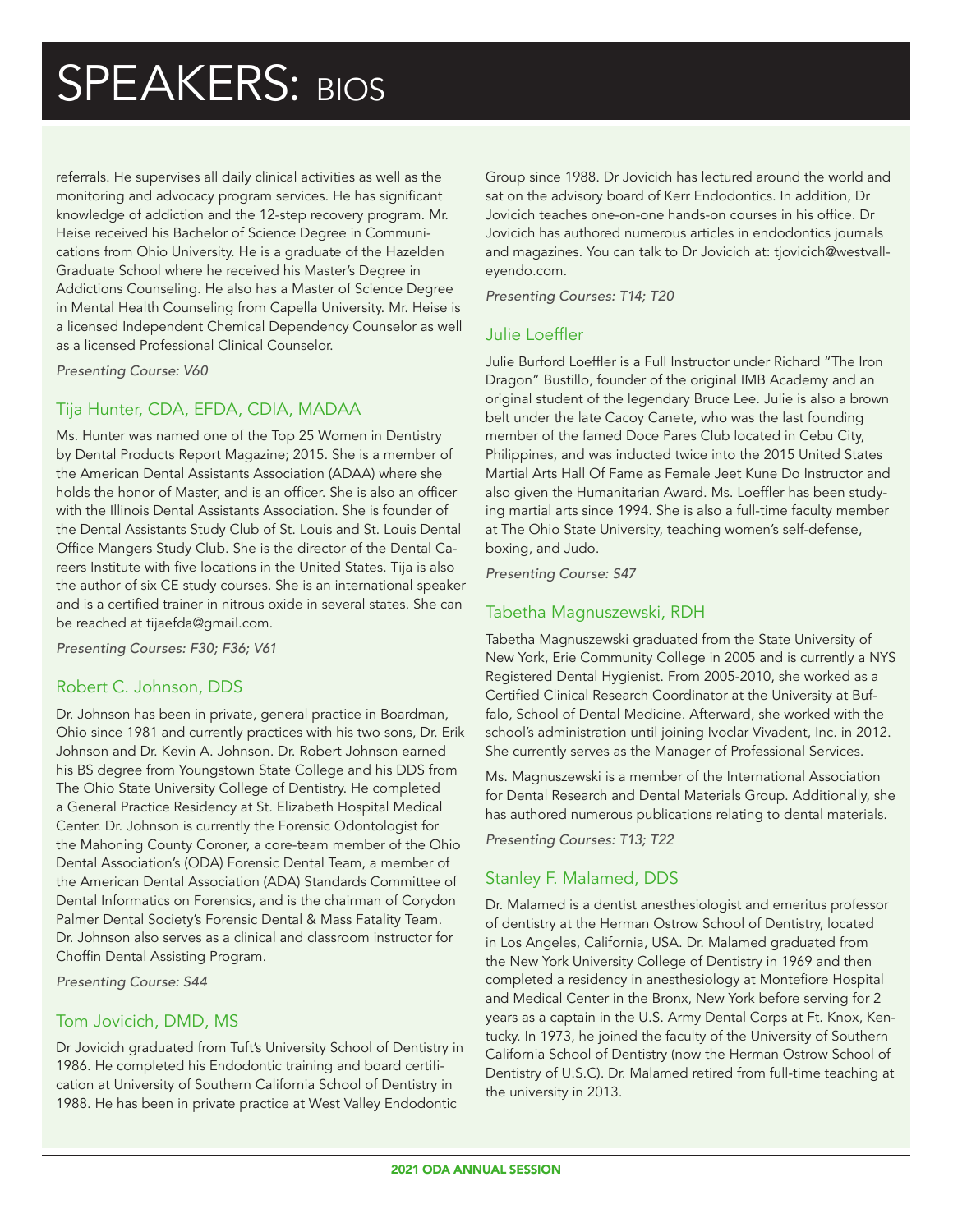Dr. Malamed is a Diplomate of the American Dental Board of Anesthesiology; he is a recipient of the Heidebrink Award [1996] from the American Dental Society of Anesthesiology, the Horace Wells Award from the International Federation of Dental Anesthesia Societies, 1997 (IFDAS), and the Leonard M. Monheim Distinguished Service Award from the American Society of Dentist Anesthesiologists (2015).

In addition to authoring more than 170 scientific papers and 17 chapters in various medical and dental journals and textbooks in the areas of physical evaluation, emergency medicine, local anesthesia, sedation and general anesthesia, Dr. Malamed is the author of three widely used textbooks, published by CV Mosby: Handbook of Medical Emergencies in the Dental Office (8th edition, 2022); Handbook of Local Anesthesia (7th edition 2020); and Sedation - a guide to patient management (6th edition, 2017) and two interactive DVDs: Emergency Medicine (3rd edition, 2018) and Malamed's Local Anesthetic Technique DVD (2004) (edition 2, 2012). The textbooks have been translated into 22 foreign-language editions.

In his spare time, Dr. Malamed is an avid runner, exercise enthusiast, and admits an addiction to the New York Times crossword puzzle, which he has done daily since his freshman year in dental school.

*Presenting Courses: F26; F33; S41*

# Judy Kay Mausolf

Judy Kay Mausolf is a dental practice management coach, speaker and author with expertise in helping others get happier and more successful! She coaches dentists and their teams on how to become better leaders, communicate positively and effectively, work together better and deliver service with more passion and focus which ultimately results in growing their practice.

Judy Kay is Past President, National Speakers Association Minnesota Chapter, a member of the National Speakers Association, Academy of Dental Management Consultants, and Director of Sponsoring Partners for the Speaking Consulting Network. She is author of two books; TA-DAH! Get Happy in 5 Seconds or Less and Rise & Shine; An Evolutionary Journey to Get Out of Your Way and On Your Way to Success, and a contributing author for many dental publications. Judy Kay lives in Minnesota with her awesome husband Steve who makes her special coffee every morning.

*Presenting Courses: T15; T23*

# Christopher A. Moore, MA

Chris Moore currently serves as director of dental services for the Ohio Dental Association. He has served at the ODA for 32 years and currently administers the association's third-party payer, peer review, dental practice and regulatory compliance programs. Chris received a Bachelor of Arts degree from Case Western Reserve University and a Master of Arts degree from Kent State University.

*Presenting Course: F37*

#### Shannon Nanne, RDH

Serving as the Executive Director of The Global Oral Cancer Forum since 2016, Shannon Nanne helps promote the changes required for a substantial impact on incidence, morbidity, and mortality of oral cancer worldwide educating health professionals globally.

Shannon graduated from the University of Pittsburgh School of Dental Medicine in 1994. She's authored articles in Dentistry Today, RDH, JPH, In Focus and Dimensions of Dental Hygiene, and is a Key Opinion Leader for several companies, publications and associations and an ambassador with The Oral Cancer Foundation.

*Presenting Courses: T21; F31*

# Uche Odiatu, DMD

Dr. Uche Odiatu is the co-author of The Miracle of Health, a professional member of the American College of Sports Medicine and a practicing dentist in Toronto. He has been an invited guest on over 400 radio and TV shows from Atlanta to Alaska, from Canada AM to ABC 2020, to KCTX Texas FM, to SiriusXM. Creating serious shifts in how people feel about head-to-toe conditioning is his mandate. This busy dad of four is an NSCA Certified Personal Trainer, certified boot camp instructor, certified yoga instructor and has given over 400 lectures in England, Canada, the USA, the Bahamas, Denmark, Bermuda and Norway. His inspiring take-action sessions always entertain as well as educate. His exercise workshops leave attendees with the feeling that fitness and physical conditioning is easy, effortless and doable. For more information, please visit: www.DrUche.com; Twitter @ FitSpeakers; Instagram @FitSpeakers.

*Presenting Courses: T10; T17*

# David J. Owsiany, JD

David Owsiany has served as executive director of the Ohio Dental Association since 2002. He previously served as director of legislative and legal services for the ODA, was a clerk to Justice Robert W. Cook of the Illinois Appellate Court, worked for the staff of the U.S. Senate Judiciary Committee, and was president of the Buckeye Institute for Public Policy Solutions. He is an honorary member of the American College of Dentists and the International College of Dentists. Mr. Owsiany earned his BA degree from the University of Michigan in Ann Arbor and his JD degree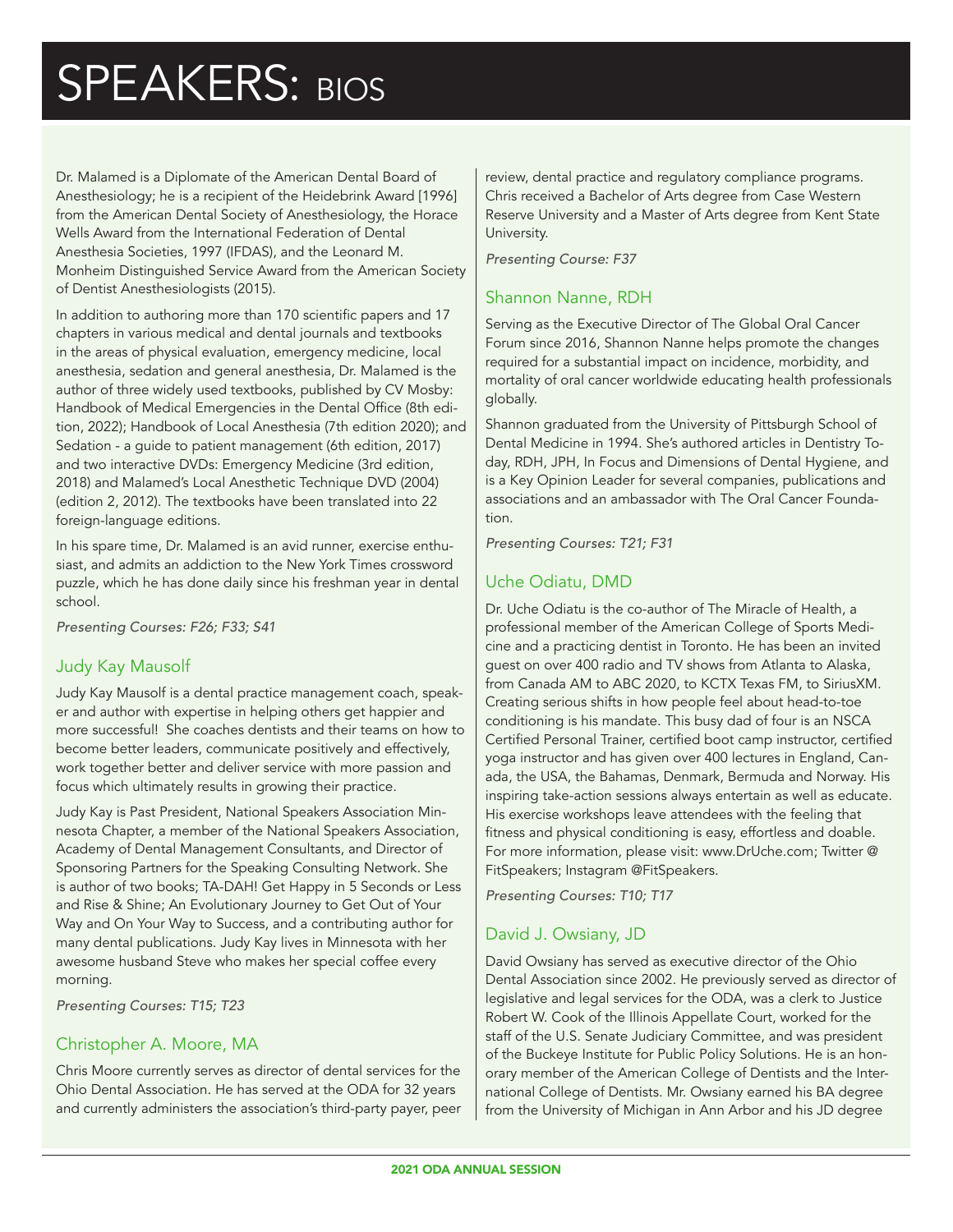from the Washington University School of Law in St. Louis.

*Presenting Courses: F39; V67*

# Leena Palomo, DDS, MSD

Dr. Palomo is professor and director of DMD periodontics, Case Western Reserve University, School of Dental Medicine. She is a Diplomate of the American Board of Periodontology as well as an examiner and a Council on Dental Accreditation/ADA site visitor for advanced periodontics training programs, sometimes called "perio residency programs." Dr. Palomo earned her undergraduate as well as DDS and MSD degrees from Case Western Reserve University. Her work focuses on sophisticated cases involving systemic diseases and multidisciplinary intervention: from periodontal disease risks and treatment to diagnostic imaging. She has served as a consultant for FDA clinical trials, lectures nationally and internationally and has published over 100 articles abstracts and chapters.

*Presenting Course: V76*

# Sharon Parsons, DDS

Dr. Sharon Parsons is a general dentist in private practice in Columbus and is the Immediate-Past President of the Ohio Dental Association (ODA). She is a past president of the Columbus Dental Society, former chair of the ODA's Council on Dental Care Programs and Dental Practice and Strategic Plan Review Committee, and current member of the ODA Finance Committee. She is a member of the Pierre Fauchard Academy, International College of Dentists, American College of Dentists, and the American Association of Women Dentists. Dr. Parsons earned her BS and DDS degrees from The Ohio State University.

*Presenting Course: V60*

### Thomas M. Paumier, DDS

Dr. Tom Paumier is a cum laude graduate of The Ohio State University College of Dentistry class of 1987 and completed a GPR at St. Elizabeth Medical Center in Youngstown, Ohio. He has been in private practice in Canton, Ohio since 1988. He is on the faculty of the Mercy Medical Center GPR in Canton and is a Fellow in the International and American College of Dentists.

Dr. Paumier was a member of the American Dental Association (ADA) Council on Scientific Affairs Expert Panel on Prosthetic Joint Prophylaxis, and ADA/American Academy of Orthopedic Surgeons (AAOS) Expert Panel for Prosthetic Joint Prophylaxis Appropriate Use Criteria. He also served on ADA expert panel for Antibiotic Therapeutics. He is a co-author of the ADA Clinical Practice Guidelines on Antibiotic Prophylaxis for Patients with Prosthetic Joints, and Appropriate Antibiotic Use for Endodontic Infections. He was the 2019 ADA Evidence Based Dentistry Practice award recipient. Dr. Paumier served on the ADA's Advisory Task Force on Dental Practice Recovery developed in response to the COVID-19 Pandemic. He is a past president of the Ohio Dental Association and the Stark County Dental Society.

*Presenting Course: V64*

### Fred H. Peck, DDS., FAACD

Dr. Fred Peck is a third-generation dentist practicing in Cincinnati, Ohio for over 30 years. Dr. Peck is a graduate of The Ohio State University College of Dentistry and completed his residency at the University of Pittsburgh Medical Center. Dr. Peck is an Accredited Fellow of the American Academy of Cosmetic Dentistry and a Fellow of the International College of Dentists. He is a Kois Center graduate, Dawson Academy graduate and a mentor for Cerecdoctors.com. He has published numerous articles and lectures on cosmetic dentistry, dental lab communication and direct resin bonding including hands-on seminars. Dr. Peck teaches the dental residents at the University of Cincinnati Medical Center and is on the Board of Directors of Dental Care Plus, a Cincinnati-based dental insurance company.

*Presenting Course: V65*

# J.C. Resnick, DDS

Dr. Resnick is a 1972 graduate of The Ohio State University College of Dentistry. Immediately after graduation, he completed a GPR at the Mount Sinai Hospital in Cleveland. After 47 years in private practice he retired in 2020, accepting a faculty position at the School of Dental Medicine of Case Western Reserve University. He now serves as associate professor of comprehensive care and is the pre-doctoral implant training coordinator. Additionally, he is an attending faculty in the AEGD Residency Program and serves as a CODA site visitor for AEGD and GPR programs. While in clinical practice he emphasized Biomimetic Dentistry and is an Accredited Biomimetic Dentist, serving on the Board of Trustees for the Academy of Biomimetic Dentistry.

*Presenting Course: V69*

# Eric Richmond, Esq.

Eric Richmond has served as director of legal and legislative services of the Ohio Dental Association since 2018. He previously served as a staff attorney for the Ohio Department of Taxation and as a legal intern, law clerk and assistant public records manager for the Ohio Department of Public Safety. Mr. Richmond earned his BA degree from The Ohio State University Fisher College of Business and his JD degree from Capital University Law School, graduating cum laude in 2014.

*Presenting Courses: V67; V75*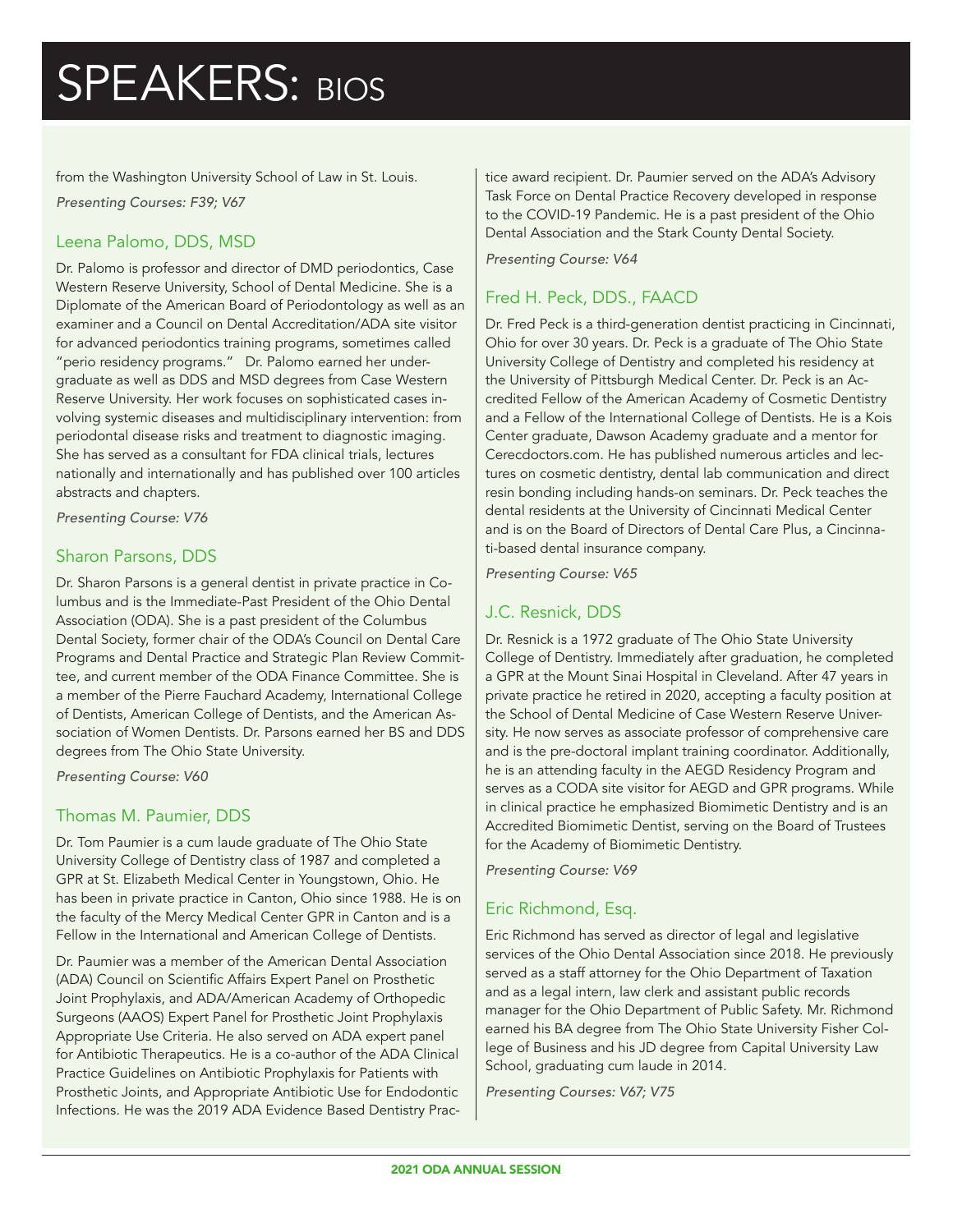# Mario Romero, DDS

Dr. Mario Romero is an Associate Professor and Director of the Advanced Education in General Dentistry Program at The Dental College of Georgia at Augusta University. He is a 1995 graduate from the University of Guayaquil School of Dentistry in his native country of Ecuador and completed a two-year Advanced Education in General Dentistry Program at the University of Rochester, Eastman Institute for Oral Health where he was granted the Handleman Award for Excellence.

In 2016 Dr. Romero was awarded the Augusta University and the American College of Dentists Outstanding Faculty Award for his achievements in scholarly, research and service. In 2018 he received the Research and Scholarship Award from the Dental College of Georgia for his contributions to dentistry, in 2019 he received the Excellence in Dental Education Award from the Pierre Fauchard Academy and in 2020 he was inducted in the OKU Dental Honor Society. He has over 40 publications in national and international peer-reviewed journals and has lectured extensively on topics related to direct and indirect restorative dentistry. He maintained a private practice with emphasis in esthetics and restorative dentistry for 15 years prior to joining Augusta University in 2013.

*Presenting Courses: F28; F35*

### Mehrdad Safavian, DDS

Dr. Safavian is a native of Cincinnati, Ohio. He earned his undergraduate degree from Xavier University and his Doctorate of Dental Surgery from The Ohio State University College of Dentistry. Since beginning his practice, Dr. Safavian has placed an emphasis on laser treatment, aesthetic dentistry and oral surgery. He has received awards and certifications for design and placement of dentures, supported implants and creating a high-quality patient experience. Dr. Safavian is an active member of the Ohio Dental Association, American Dental Association, Academy & General Dentistry and the Columbus Dental Society.

Dr. Safavians's wife, Selma, is an OSU graduate and dental hygienist. They reside in the Dublin, Ohio area with their two sons.

*Presenting Course: V70*

# William C. Scarfe BDS, MS, FRACDS, FACD

Dr. Scarfe graduated from the University of Adelaide School of Dentistry in 1982 and was awarded Fellowship in the Royal Australasian College of Dental Surgeons in 1986. He graduated from UTHSC at San Antonio with a Certificate and Masters in Oral and Maxillofacial Radiology and has been faculty at the University of Louisville School of Dentistry since 1993, He is now Chair of the Department of Diagnosis and Oral Health.

Dr. Scarfe is a Diplomate of the American Board of Oral and Maxillofacial Radiology (ABOMR). He is Past President and Treasurer of the American Academy of Oral and Maxillofacial Radiology and Past Vice President and North American Regional Director of the International Association of Dento-Maxillofacial Radiology. He is a Fellow of the American College of Dentists and International Team for Implantology (ITI). He was Editor of the Radiology Section of Oral Surgery Oral Pathology Oral Medicine Oral Radiology and is currently a member of the Journal Editorial Advisory Board for the Australian Dental Journal. He is a reviewer for over 30 journals.

Dr. Scarfe is Director-elect of the ABOMR. He has published extensively on cone beam computed tomography (CBCT) including recent consensus statements on general and specific use guidelines and discipline specific applications of CBCT. He co-authored chapters on CBCT in the most recent edition of the standard dental undergraduate textbook used in the United States, White and Pharoah's Oral Radiology: Principles and Interpretation. His definitive textbook, CBCT: Maxillofacial 3D Imaging Applications, was launched in January 2018. He presents internationally as well as nationally and is active in research on the clinical applications of CBCT imaging.

*Presenting Courses: T16; T19*

### Kristi Simone

Kristi Simone joined Whiteboard Marketing in 2013 but has partnered with Sean on multiple projects since 2011. Her husband, Dr. Bryan Simone, owns The Grove City Center for Dentistry in Grove City, Ohio. She has more than 22 years of extensive experience in dental practice marketing and currently serves as Whiteboard Marketing's Chief Marketing Officer.

Kristi's presentation experience is also extensive and includes multiple webinars and workshops at the Ohio Dental Association Annual Session, ODA Leadership Institute, the Florida Dental Association Virtual Marketing COVID Recovery Meeting, Seattle Study Club national and local Chapter Meetings (1-hour and 3-hour presentations), Spectrum Study Club Meetings, and The Paragon Program Excelleration Meetings. Additionally, she has recently presented webinars on ACTDental.

*Presenting Course: T18*

### Jamison R. Spencer, DMD, MS

Dr. Jamison Spencer is the director of Dental Sleep Medicine for the Center for Sleep Apnea and TMJ, in Boise, Idaho and Salt Lake City, Utah. Dr. Spencer has personally treated thousands of patients with sleep apnea and TMJ problems, and now focuses on helping dentists help their patients with such problems.

Dr. Spencer is the Past-President of the American Academy of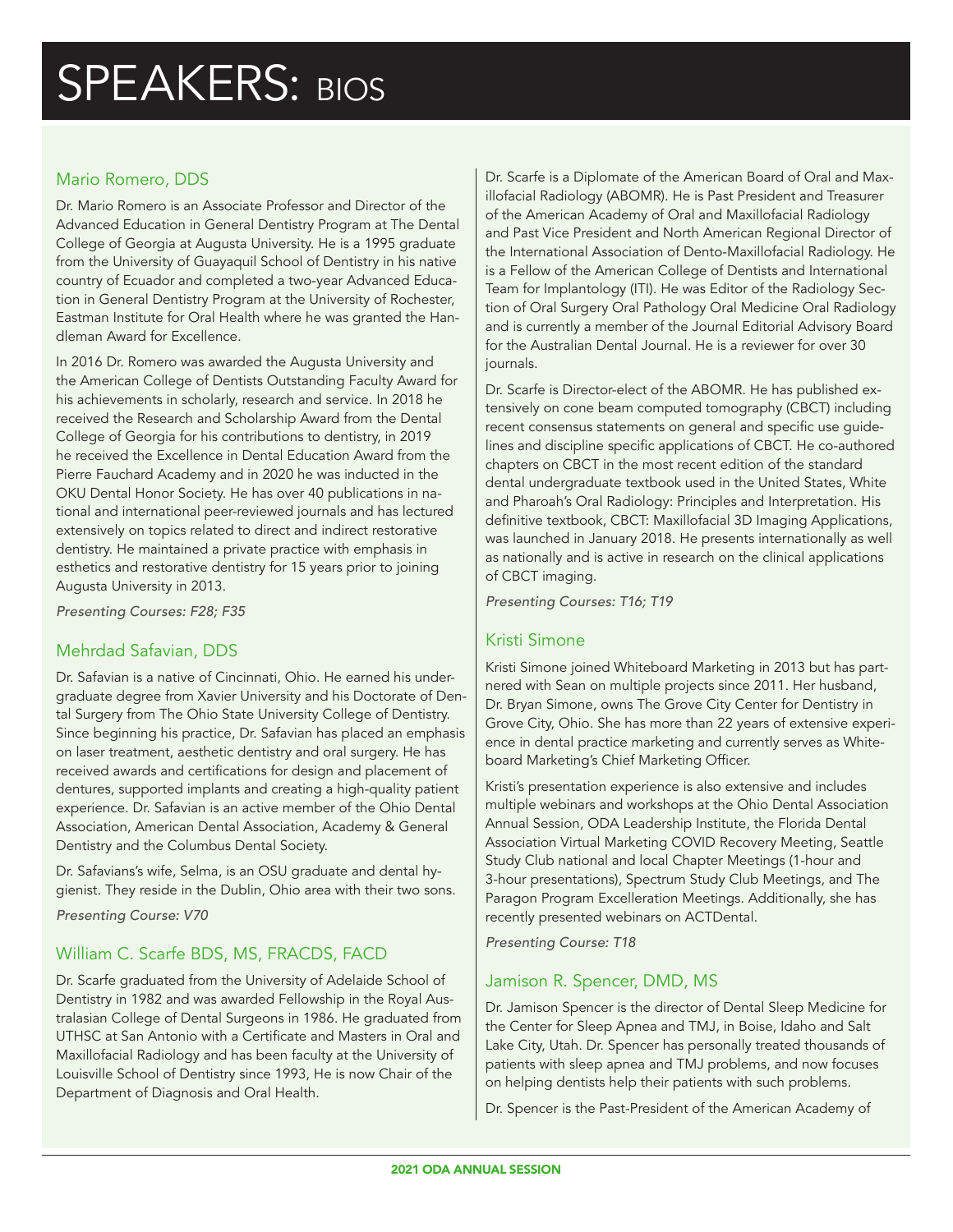Craniofacial Pain (AACP), a Diplomate of the American Board of Craniofacial Pain, a Diplomate of the American Board of Dental Sleep Medicine, a Diplomate of the American Board of Craniofacial Dental Sleep Medicine and has a Masters in Craniofacial Pain from Tufts University. He taught head and neck anatomy at Boise State University, is adjunct faculty at the University of the Pacific School of Dentistry and the University of North Carolina at Chapel Hill. Dr. Spencer created Spencer Study Club, an online education, mentoring and implementation program to help dentists and their teams help more of their patients with sleep apnea and TMJ disorders.

Dr. Spencer now lives in Pleasant View, Utah with his wife of 30 years, Jennifer, and their three children (of six) who are still at home. Dr. Spencer enjoys outdoor activities including running, skiing, waterskiing and mountain biking, and can still out ski all of his children.

*Presenting Courses: T11; T24; F27*

#### Kumar Subramanian, DDS, MSD

Dr. Kumar Subramanian is an Endodontist in Pickerington, Ohio and is a part-time educator at Nationwide Children's Hospital. He currently serves as the President of the Ohio State Dental Board (OSDB). He completed his education in Madras, India and Case Western Reserve University, Cleveland. He has been published in peer-reviewed journals and has been an invited speaker in both national and international meetings. He worked closely with the Opioid Committee in drafting rules for the state. Dr. Subramanian is an active member of organized dentistry.

*Presenting Course: V60*

### Christine Taxin

Christine Taxin is Founder and President of Links2Success and Dental Medical Billing. With over 35 years of healthcare experience, Ms. Taxin is passionate about helping dentists and their teams reach their highest potential for service, efficiency and profitability. She has earned a reputation as one of the nation's leading authorities on working collaboratively with medical and dental providers, greatly aided by her working relationships with prominent doctors at Buffalo State University, Harvard and NYU Dental University.

Ms. Taxin is an esteemed member of AADOM, the Workgroup for Electronic Data Interchange (WEDI), and the National Association of Dental Plans (NADP). She has obtained fellowship with the Implant Organization and been ranked in Dentistry Today's "Leaders in Dental Consulting" from 2015 to the present. After 19 years of hard work, Ms. Taxin has earned approval by the AMA to provide certification courses for dental to medical billing in 10 areas of the oral cavity. These courses are now available, and it is

#### her proudest achievement.

*Presenting Courses: F29; F34; S42*

# Najia Usman, DDS

Dr. Najia Usman graduated from SUNY Buffalo in 1995 with her DDS. After completing a one-year general practice residency at the Cleveland Clinic she furthered her interest in endodontics by completing a two- year endodontic residency at Oregon Health and Sciences University, Portland, Oregon in 2002. She was awarded her Diplomate Status by the American Board of Endodontics in 2009.

Dr. Usman has been in private practice since 2002. Though she practices full-scope endodontics, she has cultivated an interest in the endodontic management in trauma, pediatrics and resorptive lesions. She has organized and lectured in dental trauma symposiums. She has lectured and clinically taught dental students, endodontic and pediatric residents. She has lectured nationally and locally to study clubs on topics such as Endo-Perio, Atypical Facial Pain, Regenerative Endodontics and Pulpal injuries after Oro-Facial Trauma. Her study The Influence of Instrument Size on Debridement was published in the Journal of Endodontics (Feb 2004, vol 30, 110-112) has been cited 262 times. She is the proud mother of 4 children ages 14 to 24, and has been married to Dr. Faisal Quereshy for 28 years. They reside in Cleveland, Ohio.

*Presenting Course: V71*

### Mark Wenzel, DDS

Dr. Mark Wenzel is the Director of the General Practice Residency program at The Ohio State University College of Dentistry. An Ohio State alumnus, Dr. Wenzel earned a Bachelor of Science degree in pharmacology in 1978 and served as a practicing pharmacist in Columbus. He then received his Doctor of Dental Surgery degree from Ohio State's College of Dentistry in 1987 and completed the college's Advanced Education in General Dentistry Program. Dr. Wenzel has practiced general dentistry in Dayton for more than 30 years. Dr. Wenzel is a Past President of the Dayton Dental Society, and serves as Chairman of the ODA's Subcouncil on Dentists Concerned for Dentists (DCD).

*Presenting Course: V60*

### Ohio Department of Medicaid, Dental Division

Launched in July 2013, the Ohio Department of Medicaid (ODM) is Ohio's first Executive-level Medicaid agency. With a network of approximately 130,000 active providers, ODM delivers health care coverage to more than 2.9 million residents of Ohio on a daily basis. Working closely with stakeholders, advocates, medical professionals, and fellow state agencies, the agency continues to find new ways to modernize Medicaid in Ohio. From incentivizing